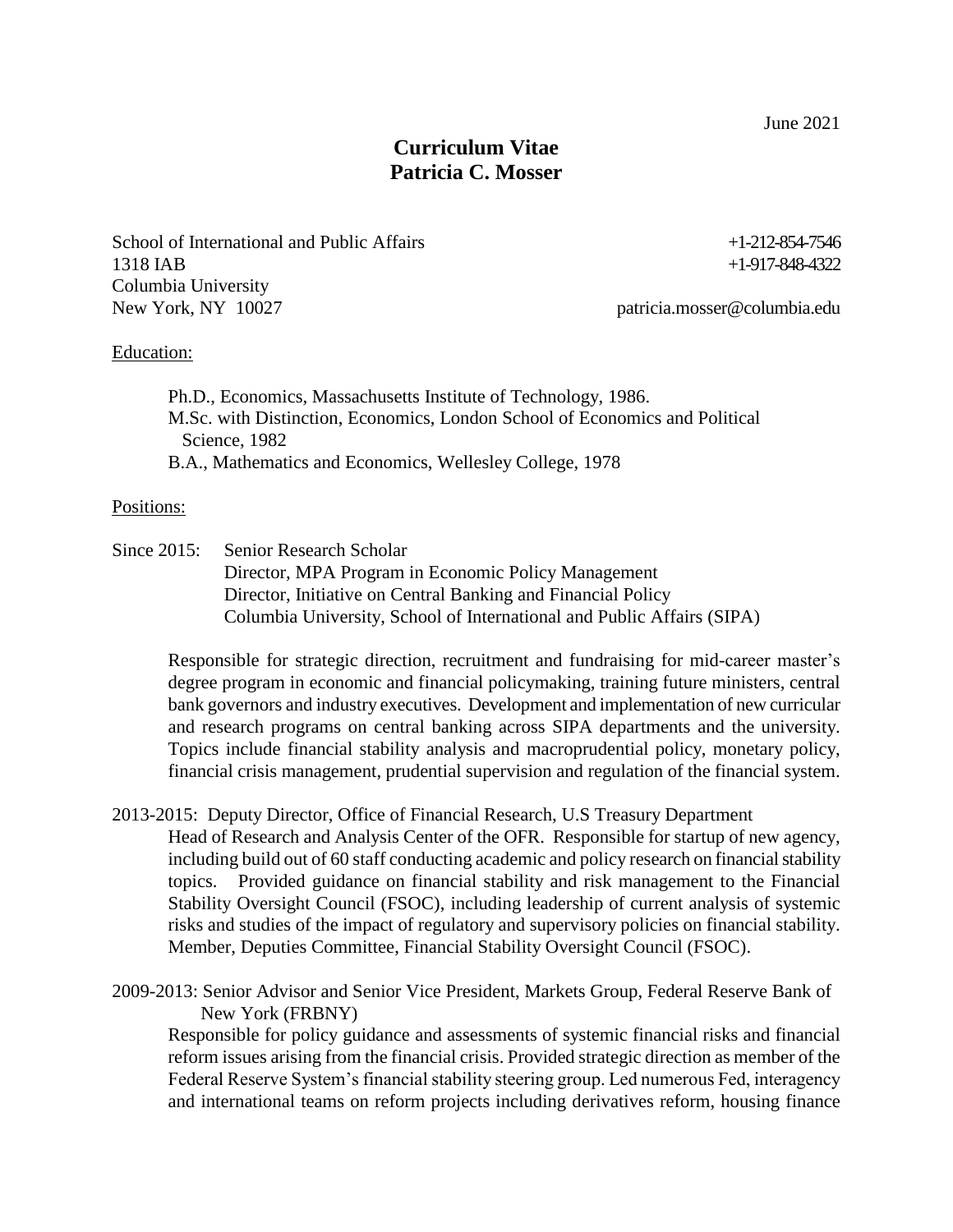reform, impact of new regulations on market functioning and intermediation, and the prudential oversight of Systemically Important Financial Institutions. Responsible for oversight of the Foreign Exchange Committee, an external advisory committee to FRBNY. Member: Federal Reserve Quantitative Surveillance (financial stability) committee, Member, Bank for International Settlements EMEAP FX Forum.

- 2009: Acting System Open Market Account Manager, FRBNY. Responsible to the Federal Open Market Committee (FOMC) for implementation of all aspects of U.S. monetary policy including the first Large Scale Asset Purchase Program (QE) and numerous crisis-related liquidity facilities. Member: Markets Committee, Bank for International Settlements.
- 2005-08: SVP, Markets Group, senior manager, market analysis and operations, FRBNY. Responsibilities included design and execution of permanent open market operations and crisis-related liquidity facilities, negotiation and creation of 14 central bank swap arrangements to provide US dollar liquidity globally; oversight of the open market desk's monitoring of domestic and global financial markets; execution of foreign exchange intervention and management of U.S. foreign reserves on behalf of the FOMC and the US Treasury Department, and management of 50+ senior staff. Co-led FRBNY quarterly financial stability assessments for Timothy Geithner.
- 1991-2005: Economist/Vice President, Research and Statistics Group, FRBNY Responsibilities included department head of both the macro and finance research staffs, briefings for senior management in preparation for FOMC meetings, written analysis of macroeconomic and financial market topicsincluding research papers aimed at academic and policy audiences, technical assistance on macroeconomic policy, risk management and financial markets issues, presentations and speeches to external audiences.
- 1986-91: Assistant Professor, Department of Economics, Columbia University
- 1986 Instructor, Department of Economics, MIT
- 1978-81 Assistant Economist, U.S. Macro Forecasting, Data Resources, Inc.

## Outside activities and professional service:

Board of Directors, Nomura Holdings Incorporated and Nomura Holdings America, 2021 to present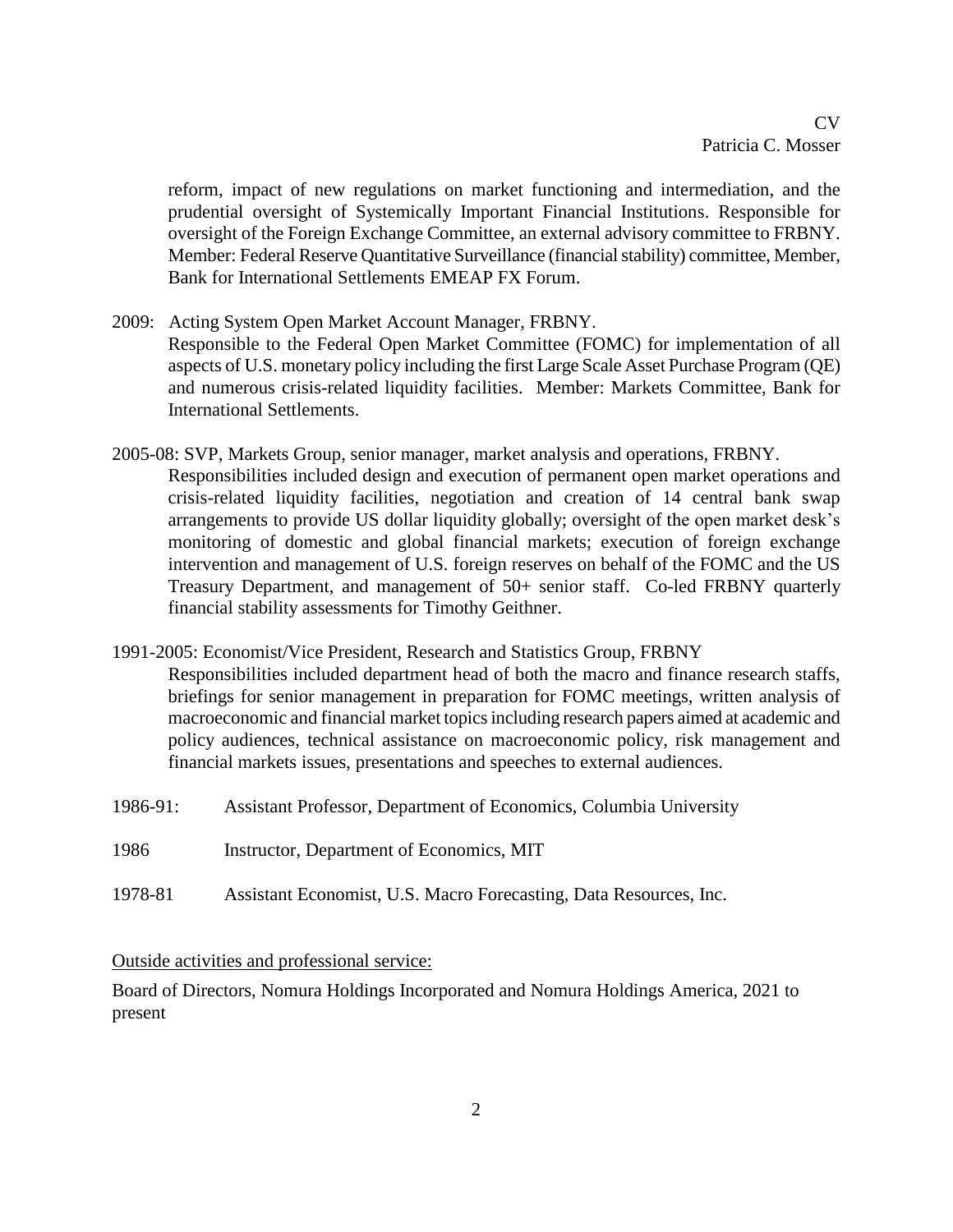Experts Panel, Institute for Defense Analysis, Financial Industry Critical Infrastructure, 2020 to present

Consultant, Financial Stability Strategy and Risk Assessment, Bank of England, 2015 – 2018

Program Committee, annual Financial Stability Research Conference, Office of Financial Research US Treasury, Federal Reserve Bank of Cleveland and University of Maryland, 2017 and 2018.

Program Committee, 17<sup>th</sup> Annual FDIC Research Conference, co-sponsored by FDIC and the Journal for Financial Services Research, September 7-8, 2017

The Economic Club of New York, 2015-

Financial Stability Oversight Council (FSOC) Deputies Committee, 2013-2015

Federal Reserve Quantitative Surveillance steering group, 2010-2013

Markets Committee, Bank for International Settlements, 2007-2012

FX Forum, Executive Meeting of East Asia and Pacific (EMEAP) Central Banks, BIS, 2006- 2012

Board member, American Economic Association's Committee on the Status of Women in the Economics Profession (CSWEP), 2007-2010

President's Award, Federal Reserve Bank of New York, 1992, 1996

National Science Foundation Grant SES-8908534, 1989-90

Councils on Research in the Humanities and Social Sciences Fellowship, Columbia University, 1988 and 1989

Ford Foundation Fellow, National Bureau of Economic Research, 1988

### Papers and Publications:

"The Ties That Bind: A Framework to Assess the Linkage Between Cyber Risks and Financial Stability", with Jason Healey, Katheryn Rosen and Alexander Wortman, *Journal of Financial Transformation,* Vol 53, May 2021  $\leq$ link>,

"The Structure of the Financial System: Implications for Macroprudential Stress Testing", with Gonzalo Fernandez Dionis, in *The Handbook of Financial Stress Testing,* Cambridge University Press, forthcoming, 2021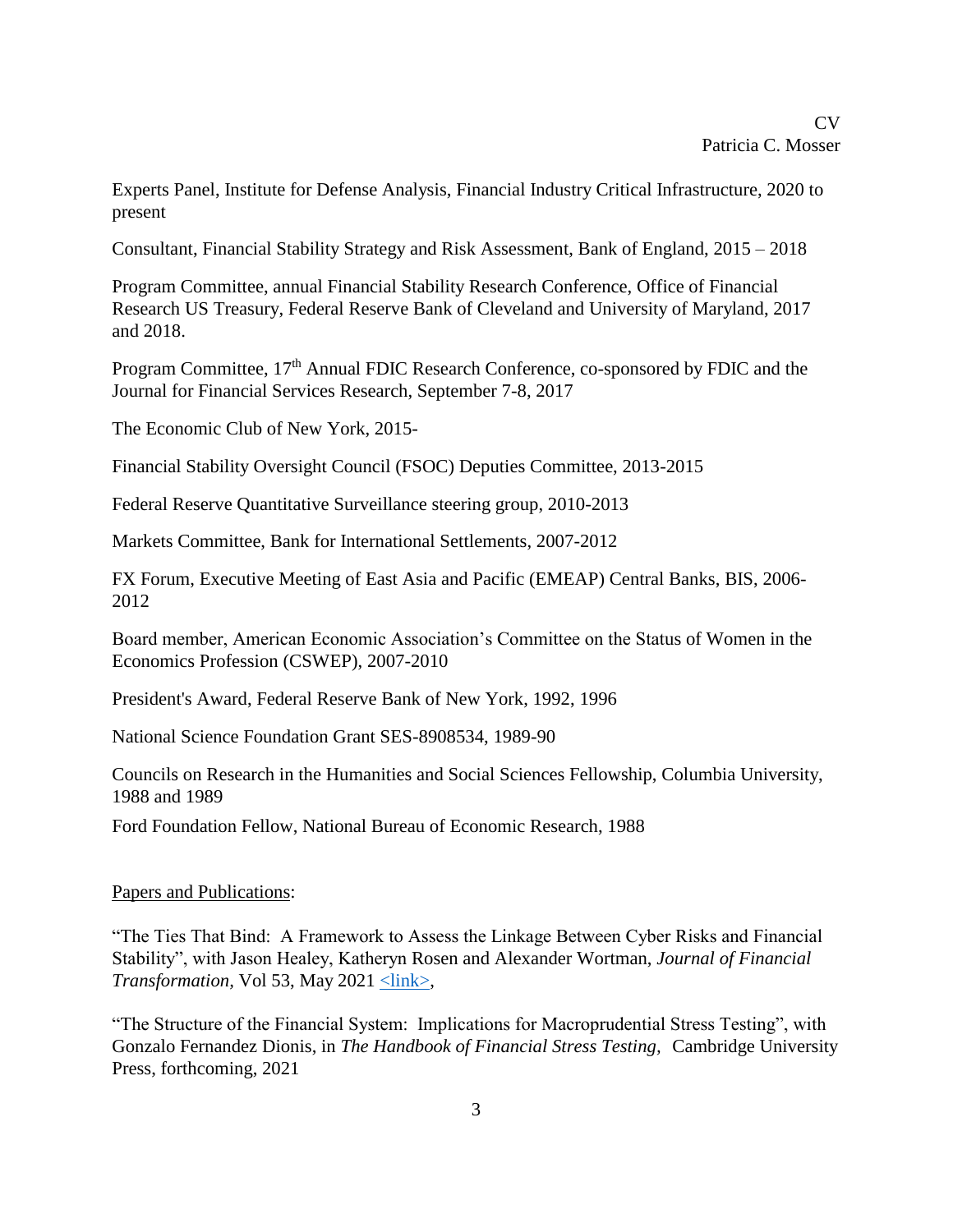"Cyber Risks to Financial Stability, 2nd state of the field conference", *Liberty Street Economics* blog, Federal Reserve Bank of New York, 24 February 2021 [<link>.](https://libertystreeteconomics.newyorkfed.org/2021/02/state-of-the-field-conference-on-cyber-risk-to-financial-stability.html)

"Central Bank Responses to the Pandemic", *Business Economics*, National Association of Business Economists, Fall 2020. [<link>](https://rdcu.be/caL4E)

"The Use and Effectiveness of Conventional Liquidity Tools Early in the Financial Crisis", with William B. English, Chapter 2, *First Responders: Inside the U.S. Strategy for Fighting the 2007- 2009 Global Financial Crisis,* B Bernanke, T. Geithner and H. Paulson (eds), Yale University Press, January 2020 [<link>](https://www.brookings.edu/wp-content/uploads/2018/08/01-Classic-LOLR-Prelim-Disc-Draft-2018.09.11.pdf)

"Monetary Policy and Credit Conditions in the Global Economy, What should Brazil Expect?" in *THE CHANGING ROLE OF THE STATE: Rediscovering the Path to Stable Growth in Brazil September 2019, ISBN 978-65-81146-00-9, pp 34-43, <link>* 

[Cyber risks to financial stability,](https://www.lawfareblog.com/cyber-risks-financial-stability) with Katheryn Rosen, Alexander Wortman and Jason Healey, Lawfare blog, 28 December 2018

"The Future of Financial Stability and Cyber Risk", with Jason Healey, Katheryn Rosen and Adriana Tache, Brookings Report, October 2018 [<link>](https://www.brookings.edu/research/the-future-of-financial-stability-and-cyber-risk/)

"Discussion: New Financial Stability Governance and Central Banks" [<link>](https://www.rba.gov.au/publications/confs/2017/pdf/rba-conference-volume-2017.pdf) in *Monetary Policy and Financial Stability in a World of Low Interest Rates,* Reserve Bank of Australia conference proceedings, December 2017.

"Central Bank Liquidity Provision: Building Frameworks for Financial Crises" in *Global Public Investor 2017,* Official Monetary and Financial Institutions Forum, May 2017.

"Do's and Don'ts in Central Bank Design", [<link>](http://www.riksbank.se/Documents/Rapporter/POV/2016/2016_3/rap_pov_161129_eng.pdf) in *Rethinking the Central Bank's Mandate*, *Sveriges Riksbank Economic Review*, 3, 2016, Special issue, pp. 126—132.

"Principles – and a Solution – for GSE Reform", [<link>](http://www.urban.org/policy-centers/housing-finance-policy-center/projects/housing-finance-reform-incubator) Housing Finance Reform Incubator, Housing Finance Policy Center, The Urban Institute, April 2016

"The Capital Structure and Governance of a Mortgage Security Utility", with Joseph Tracy and Joshua Wright in *Principles of Housing Finance Reform,* University of Pennsylvania Press, 2016, pp. 32-67.

"A Private Lender Cooperative Utility Model for Residential Mortgage Finance", with T. Dechario et. al. in the *American Mortgage System Crisis and Reform*, University of Pennsylvania Press, 2011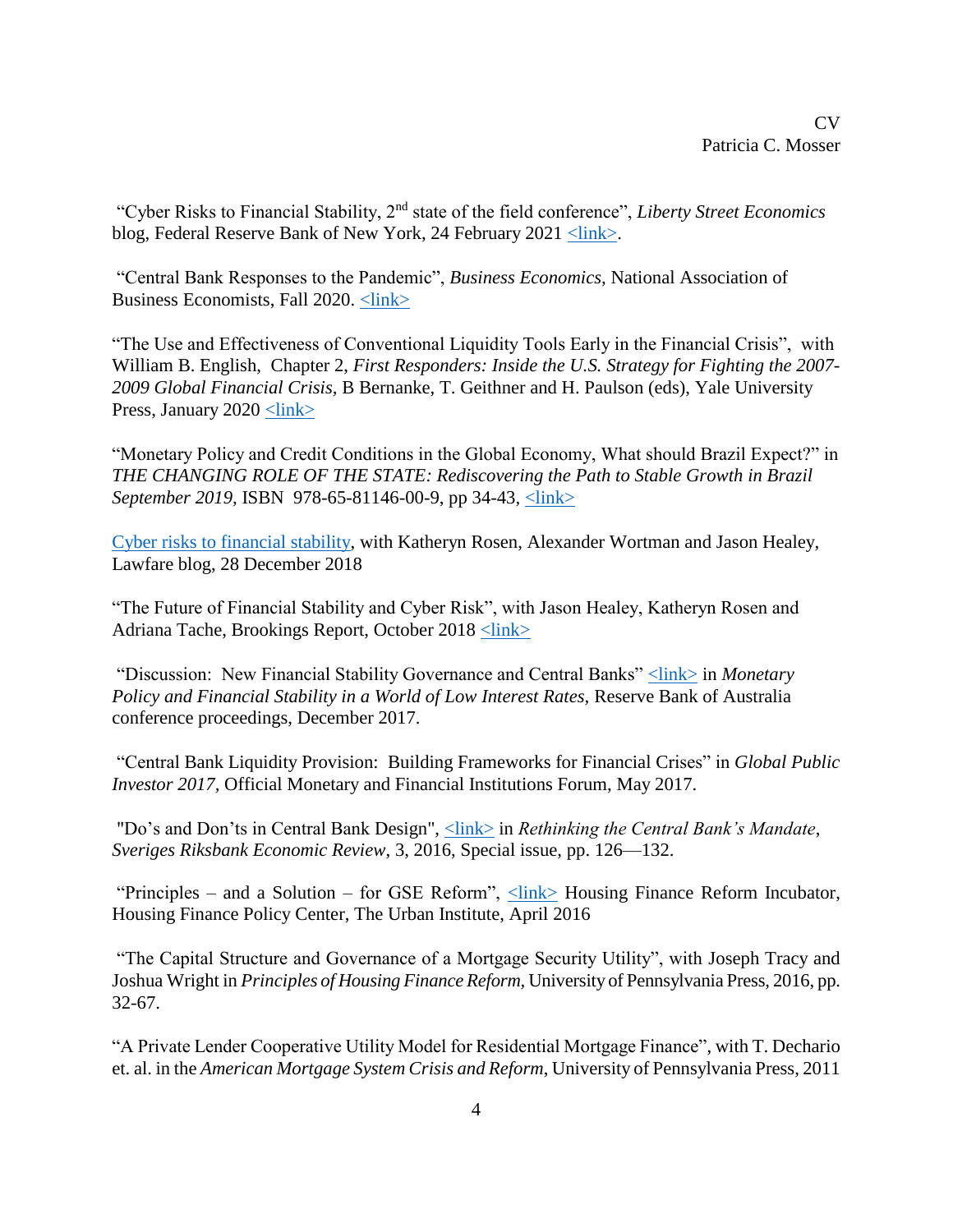pp. 286-304.

"Overview: Federal Reserve Policy Responses to the Financial Crisis", *Economic Policy Review,* Vol 17 No 1*,* Federal Reserve Bank of New York, May 2011 pp 1-3.

"Central Bank Liquidity Tools and Perspectives on Regulatory Reform", *Economic Policy Review,* Vol 16, No 1, Federal Reserve Bank of New York, August 2010, pp 7-9.

"Concentration and Risk in the OTC Markets for U.S. Dollar Interest Rate Options" with Michael S. Gibson, Alejandro Latorre and Patrick Parkinson, Board of Governors of the Federal Reserve System, white paper, March 2005

"The Monetary Transmission Mechanism: Some Answers and Further Questions" with Kenneth N. Kuttner, *Economic Policy Review* Vol. 8, No 1, Federal Reserve Bank of New York, May 2002, pp. 15-26.

*Financial Innovation and Monetary Transmission* (ed.), with Kenneth N. Kuttner, *Economic Policy Review* conference Vol. 8, No.1, Federal Reserve Bank of New York, May 2002.

"The Effect of Interest Rate Option Hedging on Term Structure Dynamics" with John Kambhu, *Economic Policy Review*, Vol. 7, No. 3, Federal Reserve Bank of New York, December 2001.

"An International Survey of Stress Tests", with Ingo Fender and Michael S. Gibson, *Current Issues in Economics and Finance*, Vol. 7, No. 10, FRBNY, November 2001.

"A Decomposition of the Increased Stability of GDP Growth", with Margaret M. McConnell and Gabriel Perez Quiros, *Current Issues in Economics and Finance,* Vol. 5 No.13, FRBNY, September 1999.

"Mortgage Refinancing and the Concentration of Mortgage Coupons", with Paul Bennett and Frank Keane, *Current Issue*s *in Economics and Finance*, Vol. 5, No. 4, FRBNY, March 1999.

"Mortgage Security Hedging and the Yield Curve", with Julia Fernald and Frank Keane, FRBNY *Quarterly Review*, Vol. 14, No. 3, Fall 1994.

"Economic Activity and the Recent Slowdown in Private Sector Borrowing," with C. Steindel, in *Causes and Consequences of the 1989-92 Credit Slowdown*, FRBNY, November 1993.

"The Influence of the Credit Crunch on Aggregate Demand and Implications for the Effectiveness of Monetary Policy," in *Causes and Consequences of the 1989-92 Credit Slowdown*, FRBNY,